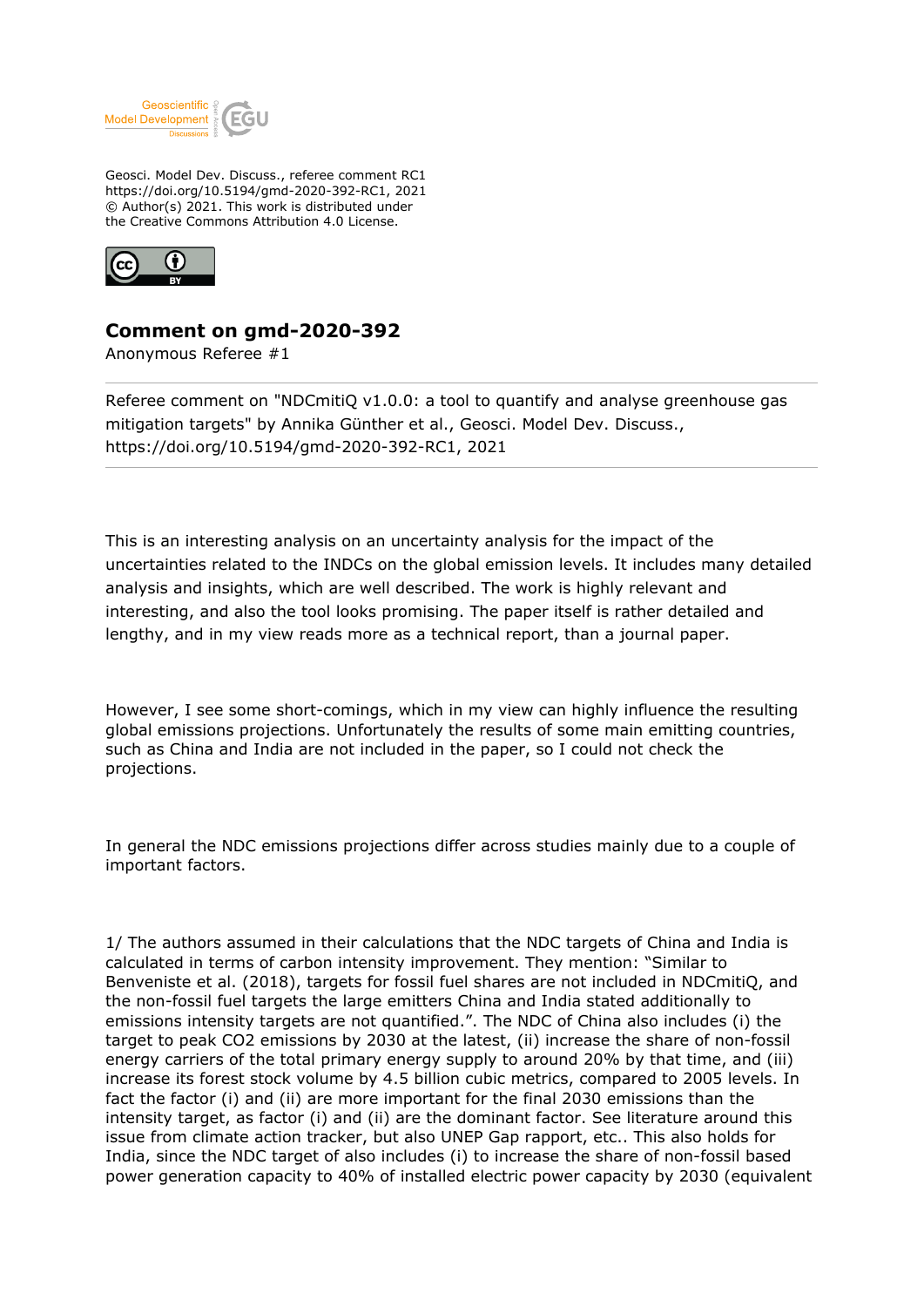to 26–30% of generation in 2030), and (ii) to create an additional (cumulative) carbon sink of 2.5–3 GtCO2e through additional forest and tree cover by 2030.

For the calculation of the impact of the NDC for China and India the authors need to account for the factors (i) and (ii) for China and (i) for India, and this highly affects the outcomes, as these factors are more dominant that changes in the GDP. Accounting for these interactions in the calculations would significantly change the result of the analysis, and the impact of the uncertainties in the GDP projections would be much less.

This is not easy, as you need to account for energy model calculations, and since the authors have used different model projections for the SSP scenarios, and the authors may not have access to all energy calculations, I foresee a difficult issue here how to improve the analysis. However, I think this issue needs to be addressed, as the current analysis overestimates the impact of uncertainties on the projections, and it leads to rather high NDC emissions projections.

The author refer to Benveniste et al., but this study is an outlyer in the range of NDC studies, mainly due to the high emissions projection of China. Benveniste et al also do not include current policies and all NDC targets.

Unfortunately I could not find any details on the NDC emissions projection of China, so I could not check this.

2/ I would also recommend that the authors use as a starting point a current policies scenario, and not the SSP no policy scenario. Some SSP scenarios do not include impact of current policies that are adopted after 2005 or 2010, and these scenarios are rather hypothetical scenarios, and not very realistic. As mentioned above, you can better account for the current policies in the NDC calculations for India and China, but also for many other countries.

Some SSP scenario lead to very high short-term emissions, which are highly criticized in the literature, see: Hausfather, Zeke, and Glen P. Peters. "RCP8. 5 is a problematic scenario for near-term emissions." Proceedings of the National Academy of Sciences 117.45 (2020): 27791-27792.

3/ How does this study includes surplus emissions? The global NDC emissions projections from various NDC studies excludes the impact of surpluses, so if the current policies projection for a country is below the NDC target, the NDC emissions projection is equal to